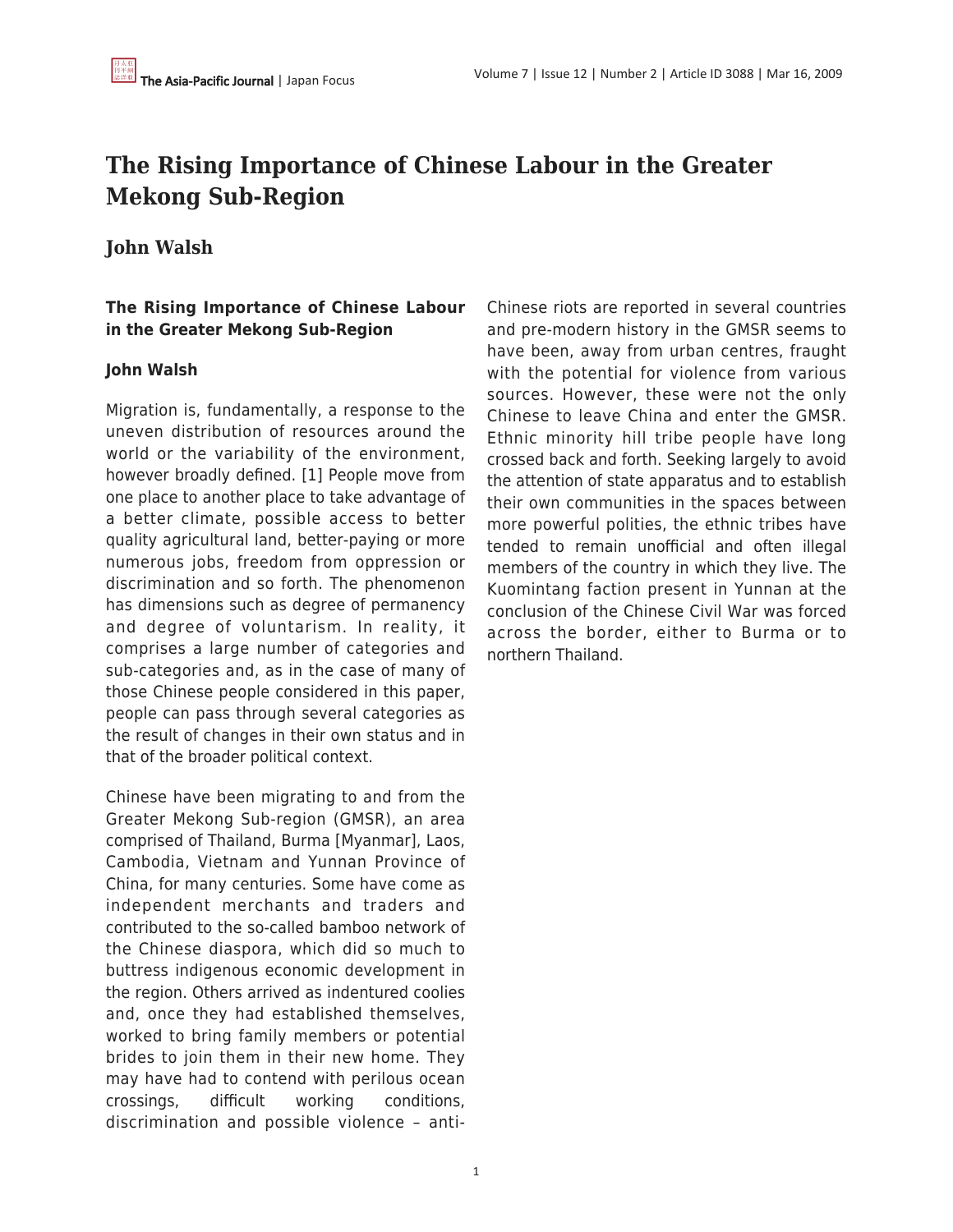

#### **Kuomintang troops in Burma, 1953**

They have passed through many legal states in the meantime, notably when those members of the  $93<sup>rd</sup>$  Division were enlisted to help break the Hmong rebellion by fighting alongside Thai government troops in return for being offered citizenship. [2] Clearly, especially in the border areas, it would be simplistic to assume that there was one Chinese community, that they recognized each other as equals or even as friendly. The former KMT people, for example, have little in common with the Chinese inside China and, instead, have developed strong guanxi, business and political links with colleagues in Taiwan, with whom they share cultural, linguistic and ideological beliefs and values. [3]



Estimates of global migration figures place the total at around 200 million in 2005. Of these, 35 million are part of the Chinese diaspora and that number is increasing at a considerable rate. The net migration rate is 0.3 migrants per 1,000 people overall. International migrants are 0.04% of total population. Among migrants travelling overseas, 49.1% of the total is now constituted of women and total remittances reached US\$22.5 billion, according to figures provided by the Institute of Migration. Chinese workers have reached nearly every country of the world, at first as part of the diasporic movement of Chinese people seeking better opportunities for themselves and, subsequently, as part of Chinese corporations internationalizing overseas and as labour to create infrastructure in those countries where the Chinese government has established enhanced diplomatic relations as a means of securing access to scarce resources. The proportion of Chinese migrants may remain low in relation to the overall population, although growing, yet the Chinese government has started to exhibit some concern over possible brain drain problems, especially given that those travelling internationally tend to be higher skilled and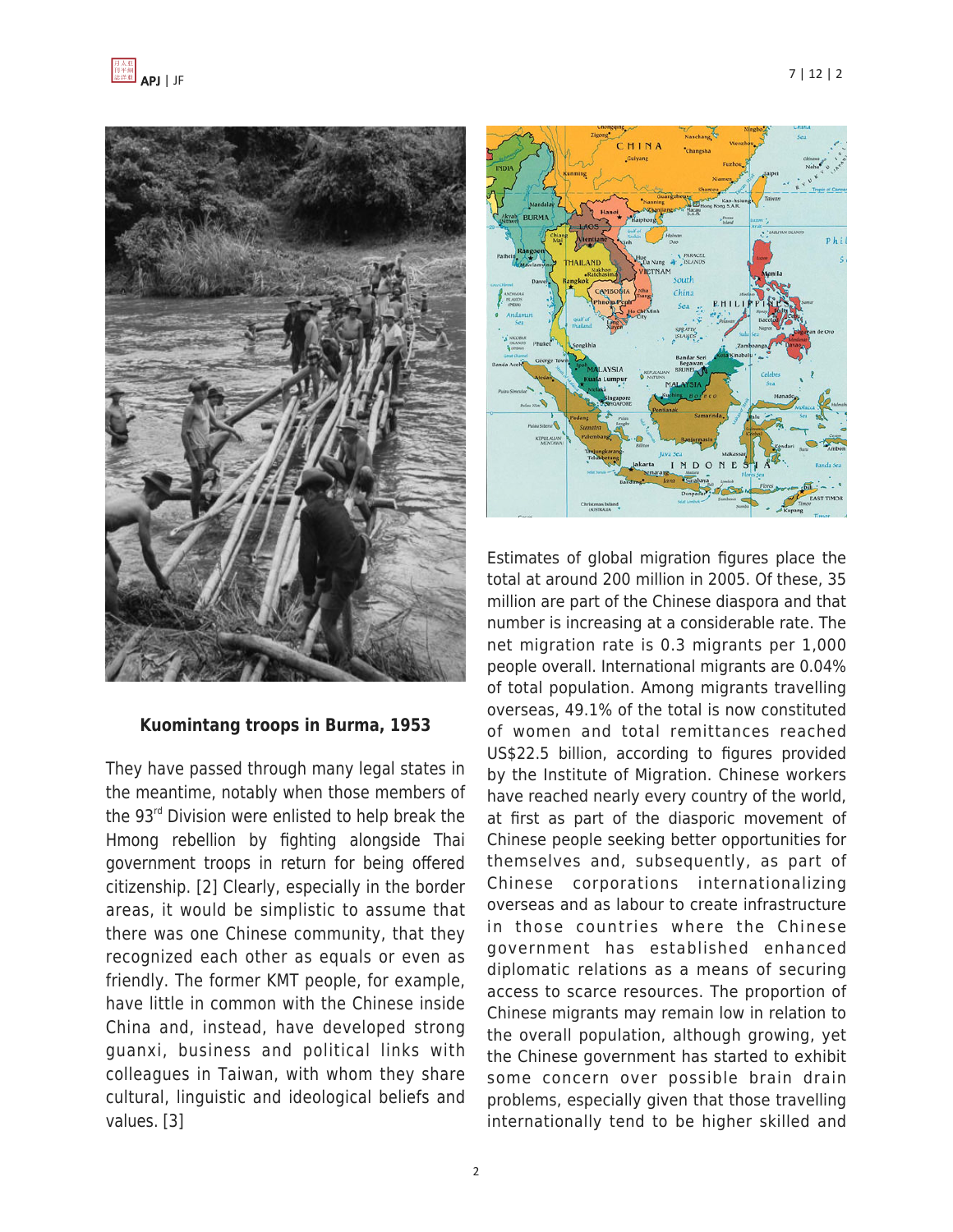

educated than those who have been left behind.

This article investigates cross-border Chinese migration in the northern part of the GMSR and its interactions with regional integration and local labour markets. It offers a brief overview of regional integration in the GMSR and labour markets there and then describes what is known about Chinese migration and investment. Implications from the findings are drawn.

## **Regional Integration and Labour Markets**

The GMSR and Southeast Asia more generally has labour migration as a central feature of economic development. Throughout Southeast Asia, it is estimated that around 13 million people are migrant workers in one category or another and, of them, some five million remain within the region. Close approximations to the exact number are unlikely to be achieved given the large number of illegal or unofficial migrants. For example, it is estimated that there are around one million Burmese people in Thailand and perhaps one quarter of them are refugees living in camps along the border region. The remainder is spread throughout the Kingdom. [4]

Most of the migrant labour in the GMSR is, numerically, unskilled or, at least, required to undertake unskilled work. The workers compete in terms of low wages and frequently receive inadequate protection. Remittances, where they are possible (which is very problematic for Burmese workers in particular), represent important sources of income at family and national level. Countries act both as a source and a host for migrant labour. In Thailand, workers in the unskilled category are largely involved in the 3D category of jobs – dirty, dangerous and demanding (or 'disgusting') – while Thai workers overseas have slightly higher levels of professionalism and skills. Workers are playing an important part in regional economic integration and this is shaped, institutionally, most influentially by ASEAN's Vientiane Action Programme, which seeks to establish and strengthen social protection and social risk management in the region, while also conducting research to determine the interaction between integration and labour migration. [5]

Migrant labour contributes to the development of the destination country in the following ways:

a) Building infrastructure.

b) Managing and providing skilled labour to FDI projects.

c) Providing a substantial unskilled labour pool to undertake 3D jobs and to depress wages in a range of sectors.

The Chinese migrants to Burma demonstrate all of these features. They are drawn by a number of factors: Chinese organizations have established large investment projects throughout the country, partly to meet domestic demand (e.g. seafood) and partly in service to its strategic vision of acquiring access to energy sources that may be piped to the country overland and not via the Straits of Malacca. Mandalay, the northern city which had previously been a royal capital, is a popular centre for Chinese business and residence. Farms, factories and trading ventures of all sorts have been opened by migrants and have attracted further migrants wishing to work on them. [6] Sino-Burmese co-operation has intensified since 1988, when boycotts on Burma enforced (sporadically) by western countries significantly reduced the number of parties wishing to invest in the country. Chinese organizations have exhibited little interest in the numerous human rights abuses in the country and the secrecy and absence of rule of law have been used to their own benefit. This period has also witnessed the flourishing of the Chinese economy after moving to openness and marketbased systems, and overseas investment has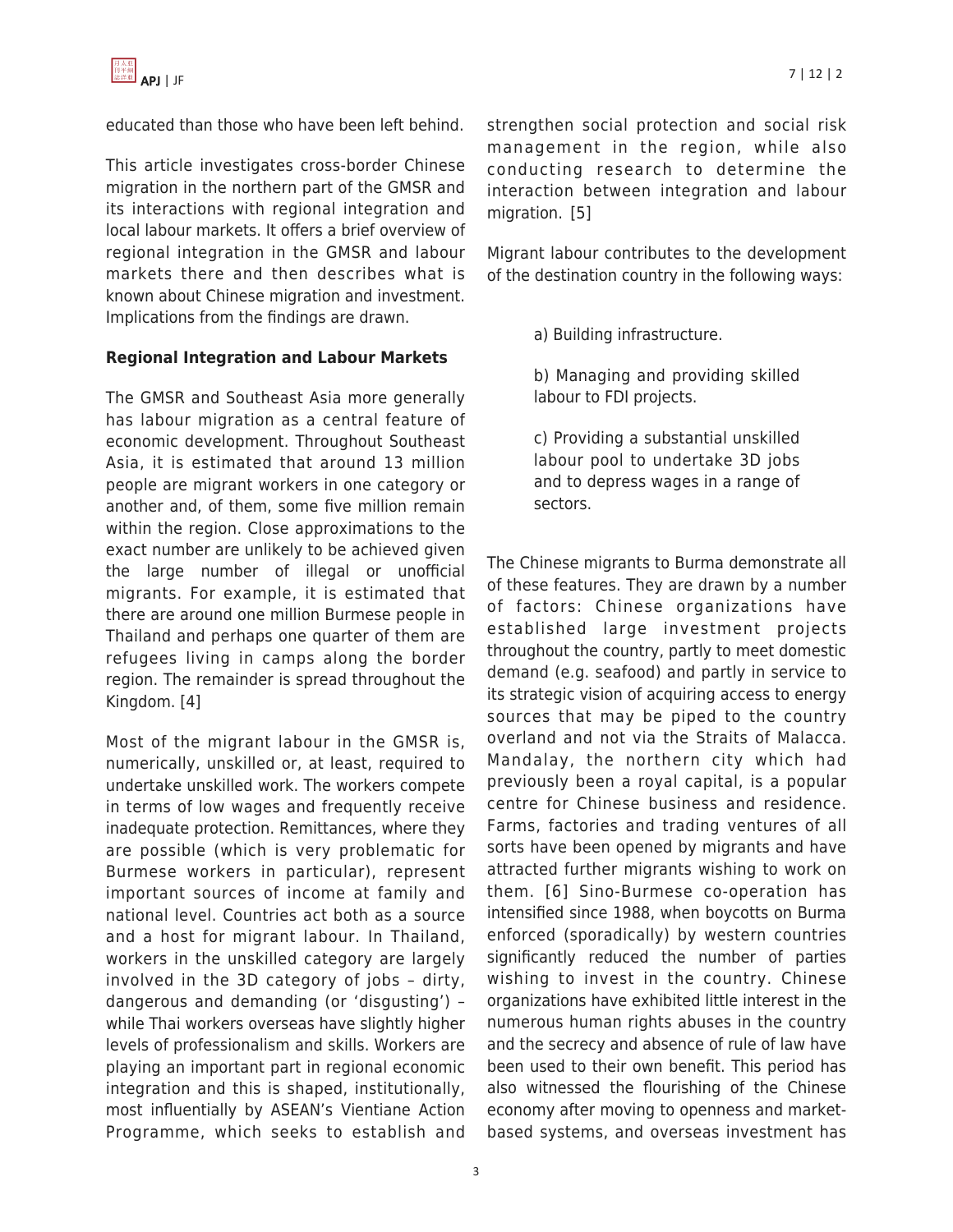

boomed. Chinese migrants now mingle with those who arrived generations ago and who consider themselves ethnically or culturally distinct from the new arrivals. Of course, they have similar differences from non-ethnic Chinese in the region. Inevitably, some tensions and conflict have been rumoured and reported. [7] In any case, Chinese investment has meant a significant improvement in the infrastructure of Mandalay and its environs, while the region has been drawn much more strongly into crossborder trading networks. The opening of new firms has had a positive effect on the nearby economy through the technology transfer and positive externalities.

## **The Historical Context of Chinese Migration**

Migrants have been travelling southwards from China for centuries. Many have been ethnically Chinese but many other ethnic groups have also been involved, notably the Tai groups that now represent the principal population groups in Laos, Thailand and the Shan States of Burma. Movement in the GMSR has traditionally been north-south in nature since the rugged, mountainous and forested terrain mean that travelling via river valleys is by far the most convenient means. The principal rivers of the GMSR (including the Mekong, Irrawaddy, Salween, Chao Phraya and Hong) all rise in the Himalayan plateau of Tibet and flow southwards towards the sea. Migrants tended to move on a permanent basis or, in the case of nomad peoples, semi-permanent with the option of moving again in the future. Ethnic Chinese were also encouraged to migrate by certain GMSR states, notably the Thai state, which brought them as artisans and, as such, they formed the basis of the Thai urban working class. Chinese populations in Cambodia were largely eliminated during the Khmer Rouge purge and those in Laos and Vietnam also suffered from discrimination and violent eviction during periods of political conflict. In general, those Chinese who have remained successfully embedded in GMSR societies have done so through a process of assimilation and quiet development of business networks and opportunities.

#### **Contemporary Chinese Migration**

Since the adoption of the Open Door Policy by Deng Xiaoping and subsequent restructuring of the nature of the Chinese economy, several events have stimulated the number of Chinese moving overseas. Firstly, the facilitation of foreign travel for increasing numbers of Chinese has made it possible for some to migrate informally, perhaps by joining a package tour and then simply not returning at its end. [8] Second, the modification of the residential registration system (hukou) has enabled millions to move from rural to urban locations, which previously was illegal and difficult. This movement, which exceeds the movement overseas, has fuelled the low labour cost competitiveness of the manufacturing sector which has done so much to propel China's recent rapid economic growth. The supply of workers has helped to suppress wages and represents a disincentive to firms wishing to improve or upgrade the value-adding aspects of their production. Consequently, the closing or reconfiguring of many Chinese state-owned enterprises (SOEs) and the breaking of the socalled iron rice bowl which guaranteed workers a job and pension for life, has led to a new class of unemployed people able to offer more than just manual labour and unwilling or unable to live on the wages offered in the new manufacturing sector. Many of these people have joined the overseas migration movement and are travelling as far as the UK. [9]

Unfortunately, labour migration provides numerous opportunities for those facilitating the process to exploit the workers involved. When barriers exist to migration, criminal gangs (often referred to as 'snakehead' gangs) will work illegally to bring about cross-border movements. The workers then face the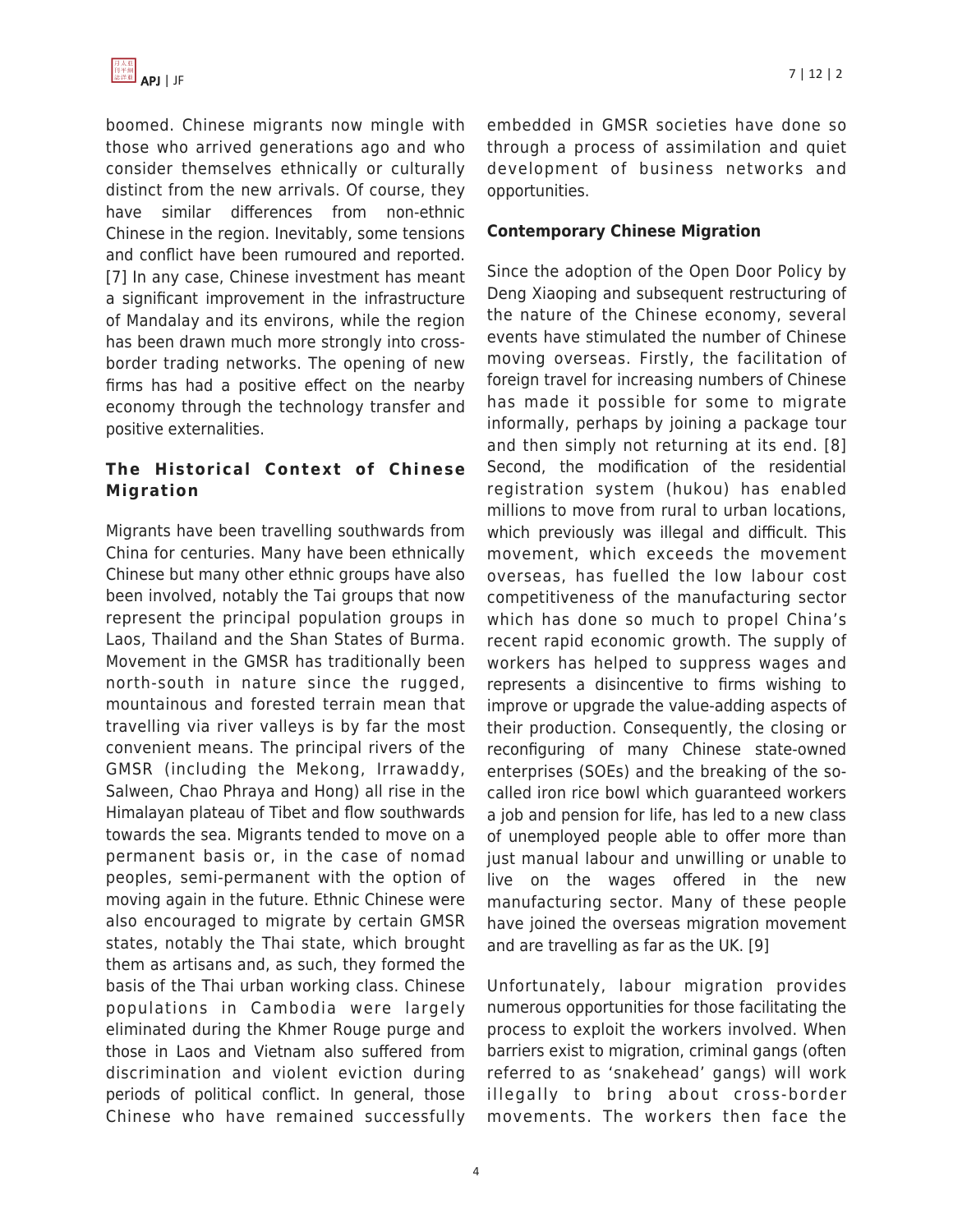

additional problem that being in another country illegally renders them vulnerable to persecution by the officials in that country and they are unwilling to seek medical attention when required or access other public services. Their lot can be grim. Many anecdotes relate to the Burmese migrants in Thailand who, in the wake of the tsunami of 2004, refused to go to hospitals or clinics despite serious injuries for fear of being reported to the police and illtreated or deported.

Labour migrants can cross borders voluntarily or involuntarily. In the latter case, there are numerous instances of human trafficking, particularly of young women, in the GMSR. Han Chinese and ethnic tribeswomen from Yunnan are among those who have suffered from this process. However, although there are many migrant workers who travel in order to work in the sex industry or find themselves doing so after they arrive, it would be simplistic to assert that those trafficked are always travelling entirely involuntarily or that they were entirely powerless to affect their fate. A substantial literature demonstrates that a number of sex workers consider it better than alternatives available. [10] Of course, there is another body of literature which shows that many such people are forced to endure dreadful conditions. There seems to be little doubt that the Chinese entering the GMSR to work in this industry will find themselves in a similar range of situations. Even in Singapore, where many mainland Chinese are now moving for work, the generally efficient police authorities occasionally uncover instances of abuse of workers. [11]

Another category of migrant worker concerns those imported by Chinese investment in one of the GMSR countries. Laos and Burma, in particular, now host a number of infrastructure and construction development projects which are largely manned by imported Chinese labour. The same is true in many African countries, too, where the investment projects support the Chinese government's strategic intent to secure resource supplies for future domestic development. [12] Reports suggest that large numbers of these workers prefer to remain overseas after their contracts have been fulfilled and to settle there, opening their own businesses. In some cases, native Lao people have been moved out of their homes and into shanty towns to accommodate newly-arrived Chinese and their businesses. While those who were previously SOE employees are likely to be older and better-educated than the average, those entering the entertainment industry are more likely to be young women. Those following Chinese investment overseas are more likely to be younger men, willing to sell what is essentially manual or unskilled labour overseas, although some skilled workers, supervisors and managers will also be required.

## **Demographic Features of Chinese Migrants**

A review of Chinese government statistics noted that although men predominate in internal labour migration, women too are involved in unprecedented numbers. [13] Young unmarried women are most favoured for factory work, especially in the Pearl River Delta region. Migrants tend to be more highly educated than non-migrants and this tendency is increasing, perhaps because remittances provide better education opportunities, which are passed on to subsequent generations of migrants. Male migrants tend to be better educated than women. Illiteracy has become rare and the majority of migrants have completed at least junior secondary (high) school level of education. A smaller proportion has completed secondary level education (13%). The majority of migrants followed people known to them into similar activities in the destination or else responded to market demand reported by a relative or neighbour. Commonalities exist in terms of nature of work, which tended towards the manufacturing sector and retail and services. Few women obtained white collar or technical positions.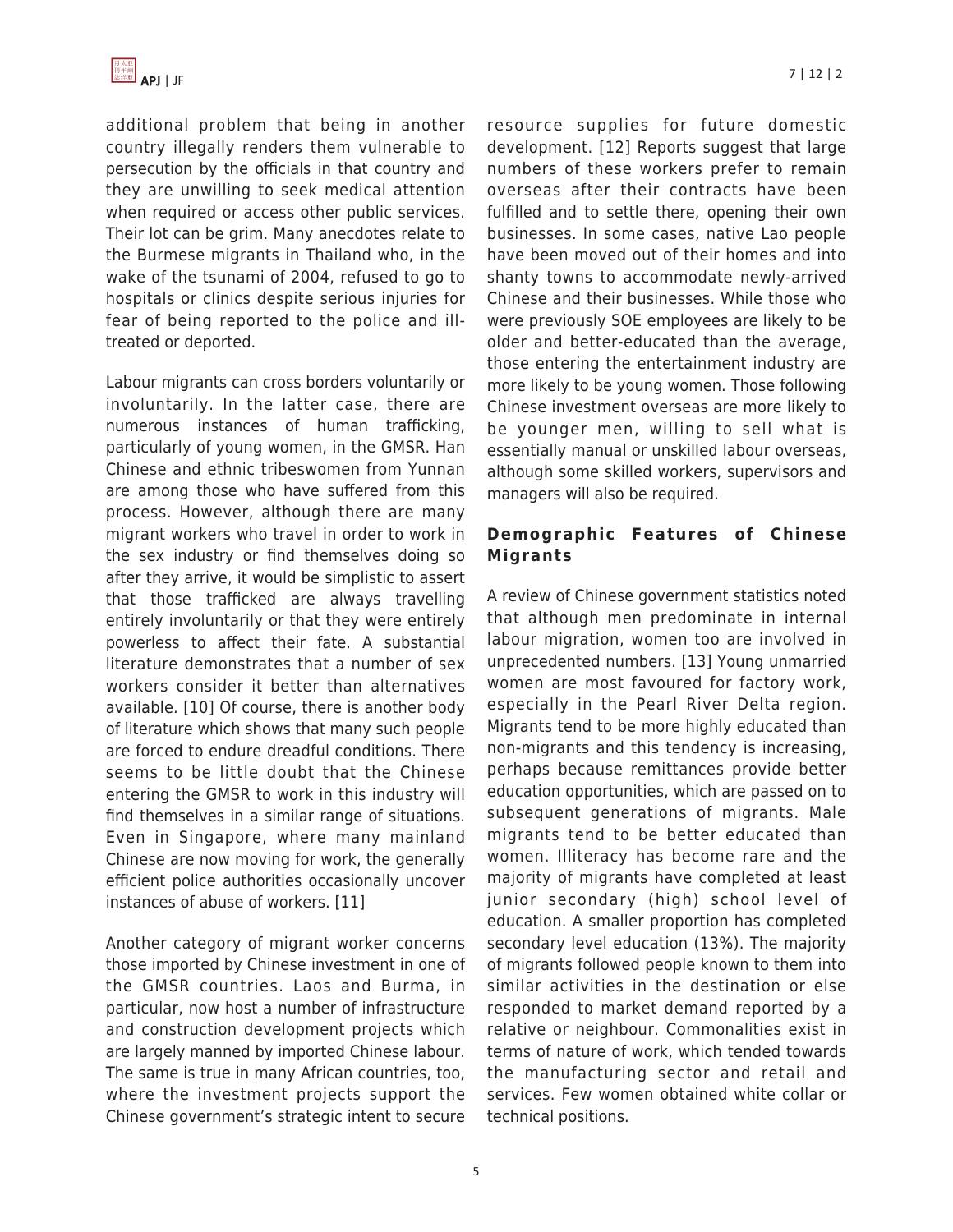

A study of migration by women from Yunnan to Thailand, principally from southern parts of the former to northern parts of the latter, locates the pattern of movement to earlier marriage migration networks and suggests that arranged marriage and patrilocal traditions were influential and persistent. However, modern migration for such women, especially the ethnic minority women, involved moving into the massage/entertainment/sex industries. Some women are trafficked and some appear to move voluntarily or, at least, are unwilling to return to their home villages. [14] However, it appears that most migrants perceive their period away from home as temporary rather than permanent. Consequently, their remittances home are intended not just to assist family members but also to maintain a personal stake in the rural community. [15] The author concludes that:

> "In China as elsewhere in the world, when money is received from migrant workers, it is used mostly for consumptive investment in house-building, the purchase of consumer goods and health and education expenditure. Such consumptive investment is important because it improves the material livelihoods of rural people, and also enhances their feelings of self-respect as well as their capacity to participate in the social life of their communities, including marrying. While productive investment is not a major area of remittance usage, in some circumstances migrant earnings nevertheless play a role in partially off-setting the effects of labour lost from agriculture and in providing an insurance buffer in the risky agricultural sector, particularly in regions prone to ecological disaster. A further productive use

of urban earnings in some county seats and townships in middling regions is their use by returnees to create businesses." [16]

The number of officially recognized Chinese migrants in the GMSR is significantly lower than the actual number of people involved. Not only are borders porous, but incentives exist to dissuade people from becoming involved with the relatively expensive and onerous tasks of registering individuals with the appropriate government agencies, acquiring work permits and following other procedures. In Thailand, for example, the total number of Chinese citizens registered in the Kingdom was 13,906 as of July 2008. Their activities are displayed in the table below.

| <b>Categories of Alien</b> |                                                  | <b>Quantity (People)</b> |
|----------------------------|--------------------------------------------------|--------------------------|
|                            | <b>Section 9</b> Categories of General Temporary | 9.653                    |
|                            | Section 12 Categories of Investment Promotion    | 2.478                    |
|                            | Section 13 Categories of Minority                | 1.775                    |
| <b>TOTAL</b>               |                                                  | 13.906                   |

#### **Officially Recognised Chinese Nationals in Thailand. Source: Ministry of Labour**

Of these, the majority (7,374) are registered in Bangkok and the remainder are spread throughout the country, although there are significant numbers in provinces adjacent to the Eastern Seaboard industrial area. For example, in 2008 there were 723 Chinese workers registered in Chonburi and 508 in Rayong. Fieldwork in different parts of the Kingdom indicates first that these figures are much lower than the true numbers involved and, second, that it would be extremely difficult to obtain a good approximation of what the actual numbers would be. A similar situation exists with respect to the other GMSR nations.

#### **Migrants, Markets and Corporations**

The pattern of contemporary Chinese migration is similar to the historical pattern in that there are several categories or classes of Chinese involved. Where previously there were capitalist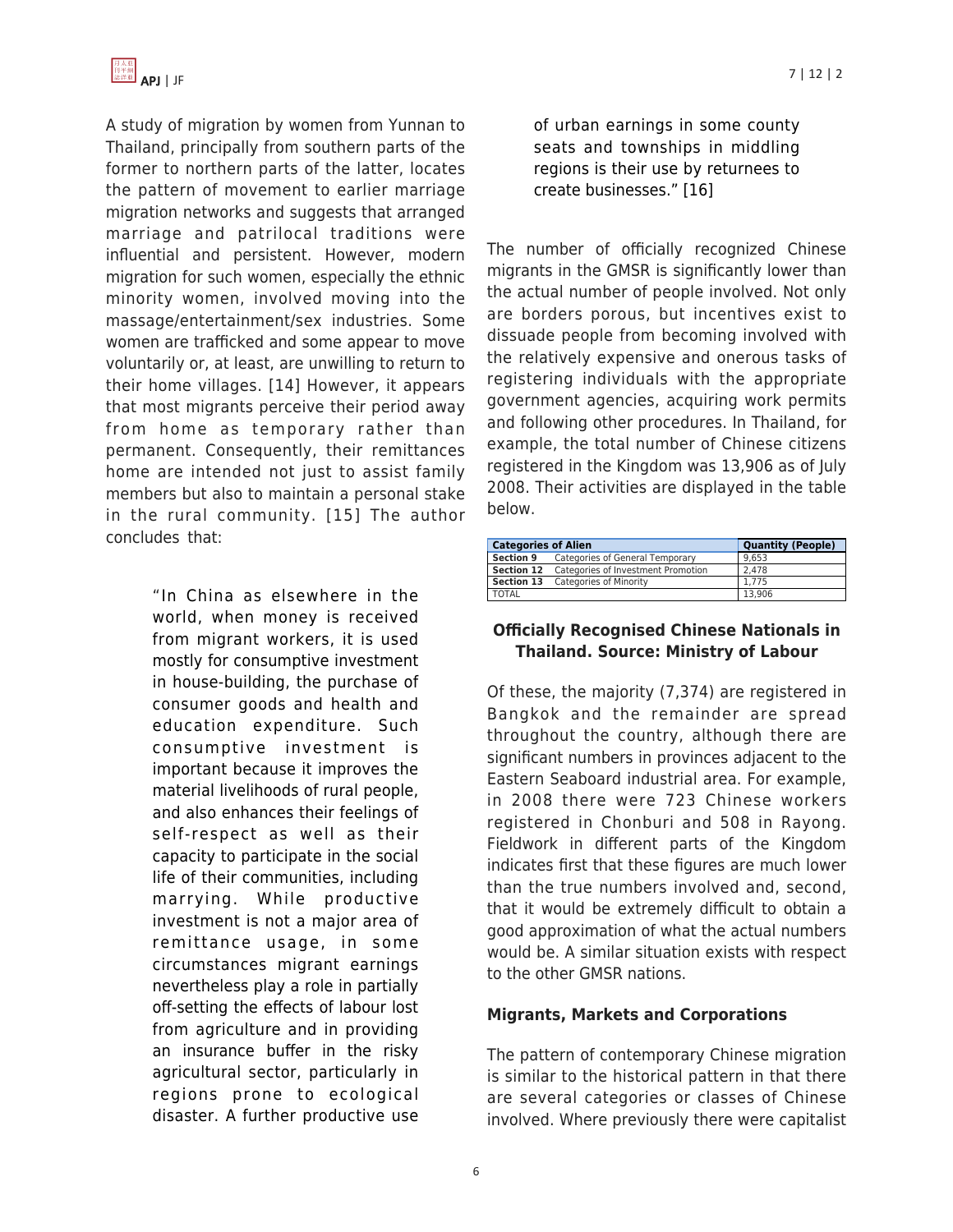traders and bonded labour, today there are representatives of internationalizing Chinese corporations and contracted labour brought in to complete infrastructure construction projects. In response, new markets emerge around the newcomers, partly created by Chinese entrepreneurs and partly by local people, with the latter tending to provide the labour in service industries organized by the former. For example, Chinatown areas are emerging in Vientiane [17] and Phnom Penh, mostly built and financed by Chinese interests and drawing labour from local people who have enthusiastically embraced learning Chinese among other Asian languages with a view to taking jobs in the newly emergent areas. [18] The growth of new markets and new sectors has had further effects on the urban landscape as it has contributed to the forcible removal of urban poor from the city and their relocation in remote areas, which in Cambodia includes the area around Boeung Kak Lake as well as forced evictions from Phnom Penh. [19] However, these changes are secondary effects resulting from the Chinese state's desire to obtain access, preferably exclusive access, to the oil and gas recently discovered in Cambodian waters in the Gulf of Thailand. To do so, it has been necessary for China to demonstrate goodwill sufficient to overcome the antagonism between the states arising during the Khmer Rouge period. This has been attempted through the large-scale construction of infrastructure such as roads and bridges by Chinese corporations. Simultaneously, Chinese investment has been notable in manufacturing and resource extraction (logging primarily). These investment projects have, typically, been treated with a lack of transparency even by Cambodian standards and there are rumours and anecdotes of the suppression of worker rights in Chinese-owned factories. [20] However, there seems little doubt that Chinese interests have become close to governmentlinked contacts in Cambodia and that both now will benefit from the ongoing investment program. Speculation in Thailand concerned the apparent willingness of Cambodian Prime Minister Hun Sen to stand up to Thai provocations concerning the Preah Vihear temple, owing to the support he received from Chinese interests. Additional speculation concerns the role of the American government, which has been comparatively quiet in condemning the 2006 military coup and the current crackdown on freedom of speech. This speculation links the quietness with the perception of closeness between China and Thai Rak Thai, which formed the Thai government from 2001-6 under Thaksin Shinawatra and which was ended by the coup. Irrespective of the truth or otherwise of these forms of speculation, they are indicative of the fact that it has become widely perceived that Chinese investments have changed the nature of interstate relations in the GMSR, although the contours of that change have yet be accurately mapped.

The large-scale urban changes visible in Phnom Penh are also to be found in the Laotian capital of Vientiane, where Chinese money built the large island-bound five star hotel complex that has become totemic for the new landscape of the city. [21] The same is true of Yangon, where Chinese corporations are developing the port and other infrastructure. These large-scale changes are very visible but smaller-scale changes to markets are also influential. It has become well-established that the signing of the Thai-Chinese Free Trade Agreement and the completion of the highway linking Kunming with Bangkok was rapidly followed by the spread of temperate-climate Chinese fruit and vegetables throughout Thailand's now modern retail system. Inevitably, this led to job losses in northern Thailand, where onions and garlic had previously been grown for Thai markets. Equally pervasive is the spread of low-cost Chinese manufactured goods. The newly-opened supermarket department store in the southern Vietnamese oil town and holiday resort of Vung Tau, for example, boasts a wide array of Chinese goods, from plastic toy soldiers to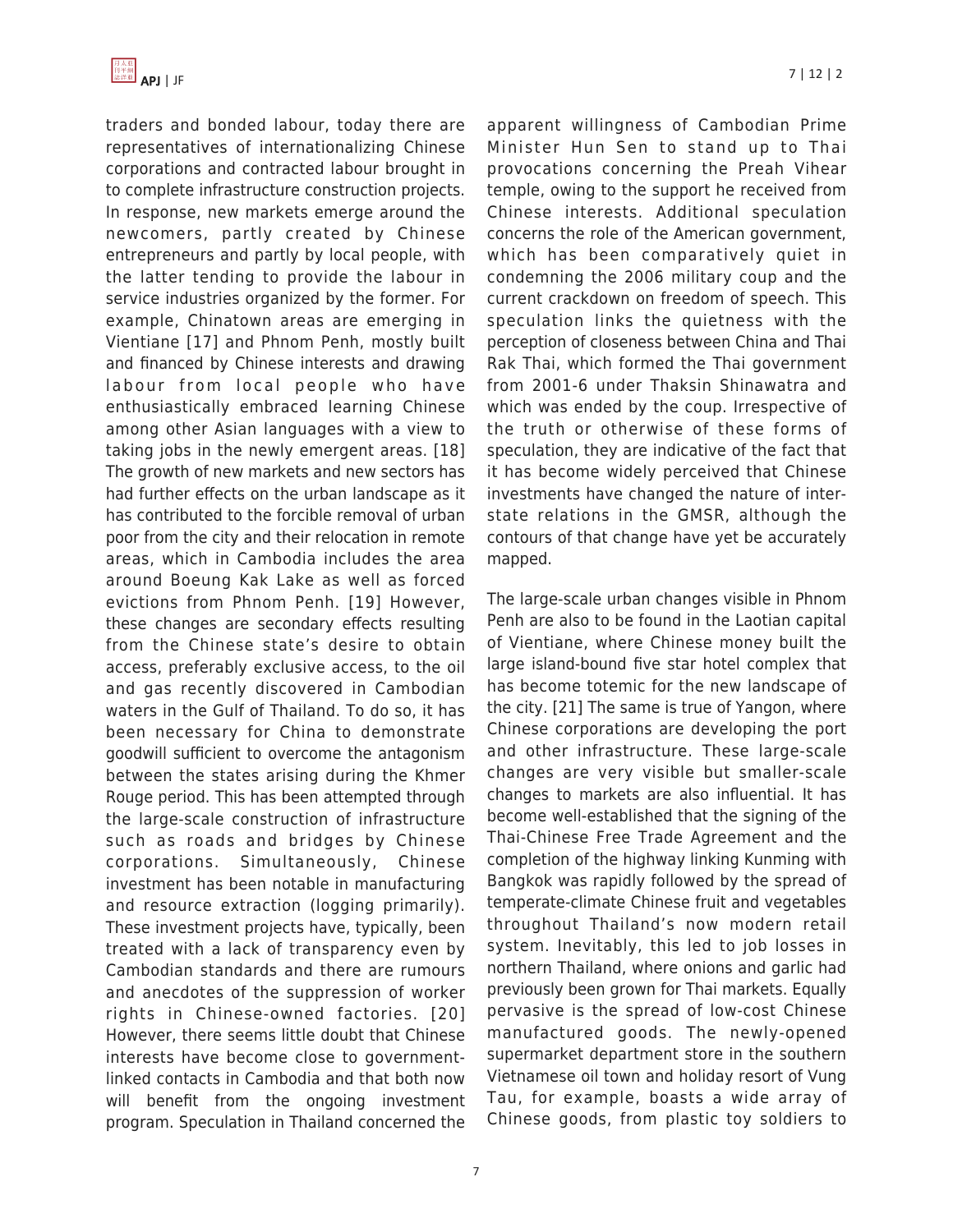kitchen and household goods. The profusion of Chinese goods throughout the GMSR's markets has yet to be matched by cultural products. Currently, it is Korean cultural products, including pop music, hairstyles and soap operas, which hold the consumers of the region in thrall, at least in those areas where international cultural products are able to flourish.

There is, of course, a reverse form of trade involved with these changes, which witnesses GMSR goods exported to China in part exchange for the investments described here. Most forms of international trade require goods or service providers to improve their offerings to meet demand and this is happening in the current case. In part this results from the regularization and formalization of such trade. Whereas previously goods might have crossed borders from Thailand into China informally and without inspection, now the new checkpoints at the Mekong border points, which offer access to the improved transportation links, enforce a measure of quality control over the goods being moved, even if complaints remain about a bottleneck in trade owing to the lack of trained customs personnel.

#### **Implications of Chinese Labour Migration**

Good policy-making cannot occur in the absence of reliable data and the rule of law. All GMSR governments face the constraints of limited capacity in relation to their ability to gather and redact labour market statistics in an accurate and timely manner. Consequently, states find it difficult to create meaningful labour market policies. Those policies that are brought about may be undermined by the presence of undocumented workers and other individuals working outside the formal economy. For example, minimum wages are undercut for workers unable to obtain legal rights or even safe workplace conditions. This situation also mitigates against efforts from both private and public sectors to increase the proportion of

value added to industrial production. When it is possible to make money by simply suppressing wages, there is much less incentive to plan or invest for future competitiveness in more sophisticated ways. Extending the power of the state to investigate these issues might require resources that could be reclaimed from enhanced revenue opportunities. More likely, though, is that those businesses which do not follow regulations will melt away under official investigation and reconstitute themselves elsewhere. For all countries in the GMSR, the inability to create a meaningful labour market policy is a serious constraint in planning for effective future economic growth.

In Burma and Laos, in particular, the areas in which Chinese migrants have come to dominate economic activities have tended to exclude non-Chinese, unofficially and not by regulation, as well as being antithetical to state laws. State institutions have already yielded to those areas a degree of autonomy and more will be taken as local groups and networks continue to flourish. These areas may be more economically advanced than neighbouring areas in which indigenous people live and this has the potential to provoke further antipathy and personal conflict. As noted previously, the region has a history of sporadic violence against Chinese migrants extending through centuries.

More positively, the border regions in which these activities are taking place may lead the region – which is still in transition from battleground to market place – into more enhanced economic and social integration. Psychic distance is reduced when similar people are found on either side of a border, even when they may not be the majority. There should also be positive effects with respect to transaction costs. This will be brought about partly because guanxi network connections contribute to improving trust and hence reducing monitoring costs and partly because of a commonality of modes of procedure. The reduction of transaction costs should lead to an increase in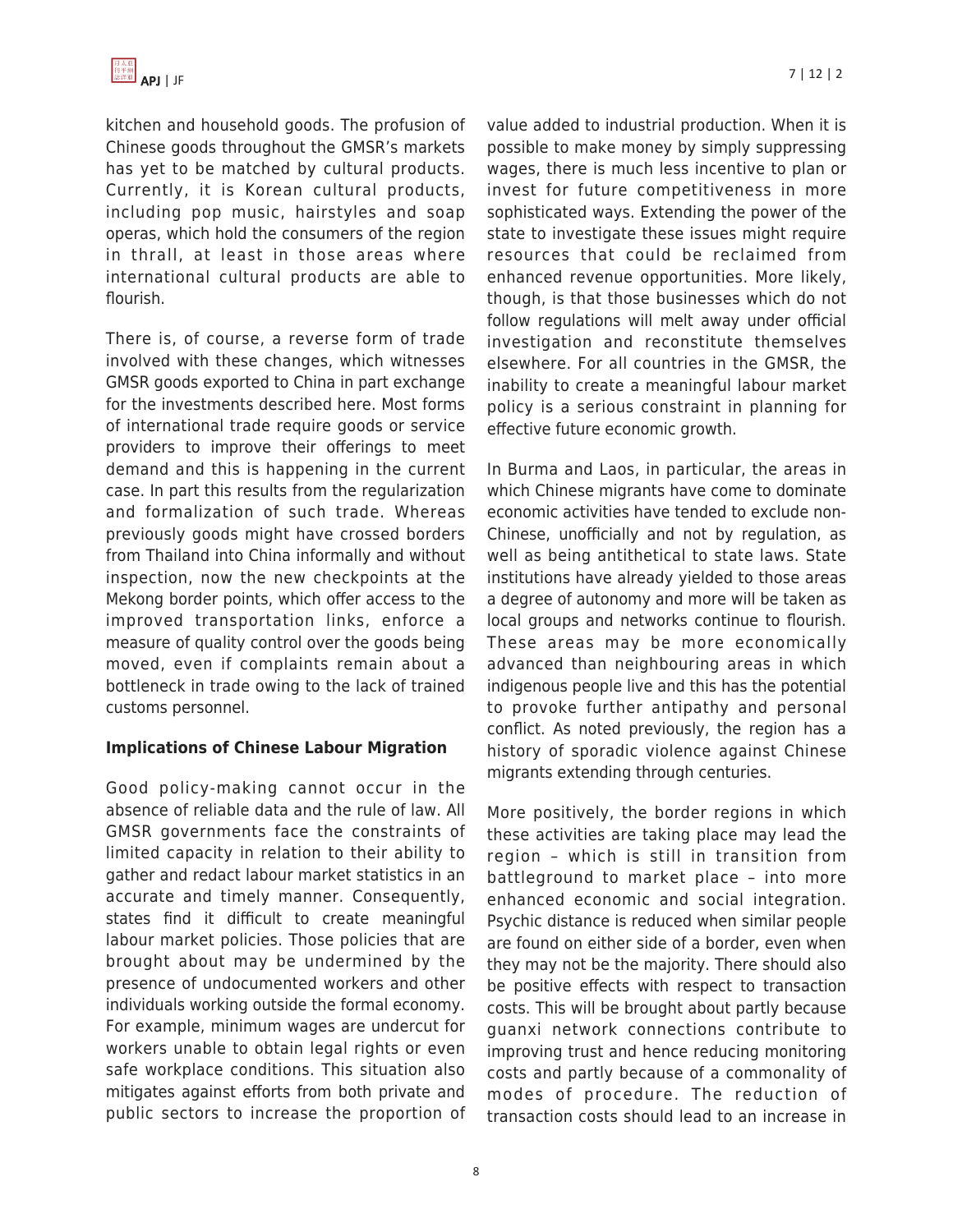imports and exports and, hence, the power of comparative and competitive advantages vis-àvis market distortions is reduced.

There is also a series of social issues to consider. It is well-established that the presence of a significant community of male migrant workers will lead to an increase in risk-taking behaviour, such as gambling, using intoxicants and prostitution. However well policed such a community may be, it is clearly possible that social issues will be provoked. This has special resonance in the case of Chinese migrants because of the so-called 'bare branches' generation. As a result of the one child per family policy and the ability of doctors to determine the gender of a fetus before birth, many millions of female fetuses have been aborted to assure birth of a son. One consequence of this has been an acute shortage of marriageable women in China. Estimates of the number of males unable to find a bride for this reason average some 30 million. Exporting at least some of these men overseas with a view to acquiring foreign wives, especially in GMSR countries where cultural differences are not too acute, could reducing the potentially destabilizing effect of the bare branches in China, albeit at the expense of contributing to unease in the countries in which they take up residence.

The expansion of contacts between Yunnan and Laos, in particular, as well as north-eastern Thailand, has encouraged agricultural transformation in the form of growth of rubber plantations. Across Lao provinces such as Luang Namtha, farmers are recognizing the opportunities offered by cross-border trading activities with Yunnanese operators. [22] There are, of course, risks too. A Chinese military inspired hybrid rice program to substitute for opium in the Shan state of Burma resulted in four years of crop failure and food insecurity. [23] This is one aspect of a failed physical environmental change associated with the presence of Chinese industry in the northern GMSR. Despite the positive aspects of the completion of the North-South Asian highway, linking Kunming with Bangkok and extending further in both directions, many commentators focus on the negative aspects. This is perhaps intensified by the undeniable problems caused by the modifications to the River Mekong in Chinese territory, including the building of dams, blasting of rapids and the dangers of using the river for transporting oil and other potential pollutants. [24]

## **Conclusion**

In a geographic region in which the rule of law is limited, transparency of official activities is low and the technical capacity of state agencies restricted, the rapid growth of economic activities conducted by private sector firms and individuals can lead to the creation of a kind of shadow or para-state. The ability of the Chinese involved to organize cross-border activities and exchange of resources exceeds in most cases the ability of state-based organizations to do the same. Consequently, the areas concerned will become increasingly part of a comparatively efficient area that is distinct from its surroundings (some of which may in due course be integrated into this area) and from the people in those areas. Given the nature of incentives available, it is likely that indigenous people will seek to become part of the new economic grouping and not the state in which they live. The growth of rubber tree smallholdings in northern Laos would seem to suggest this is what is happening at least in some cases. A comparable situation exists with regard to the semi-legal casino complexes which exist on the Burmese-Thai border, the Thai-Cambodian border at Poipet and other parts of the GMSR. These complexes draw in high-roller tourists from the region, which attracts workers from nearby areas without necessarily contributing much to the region. Dual track development, therefore, takes place and the problems and benefits of this kind of situation are quite well established.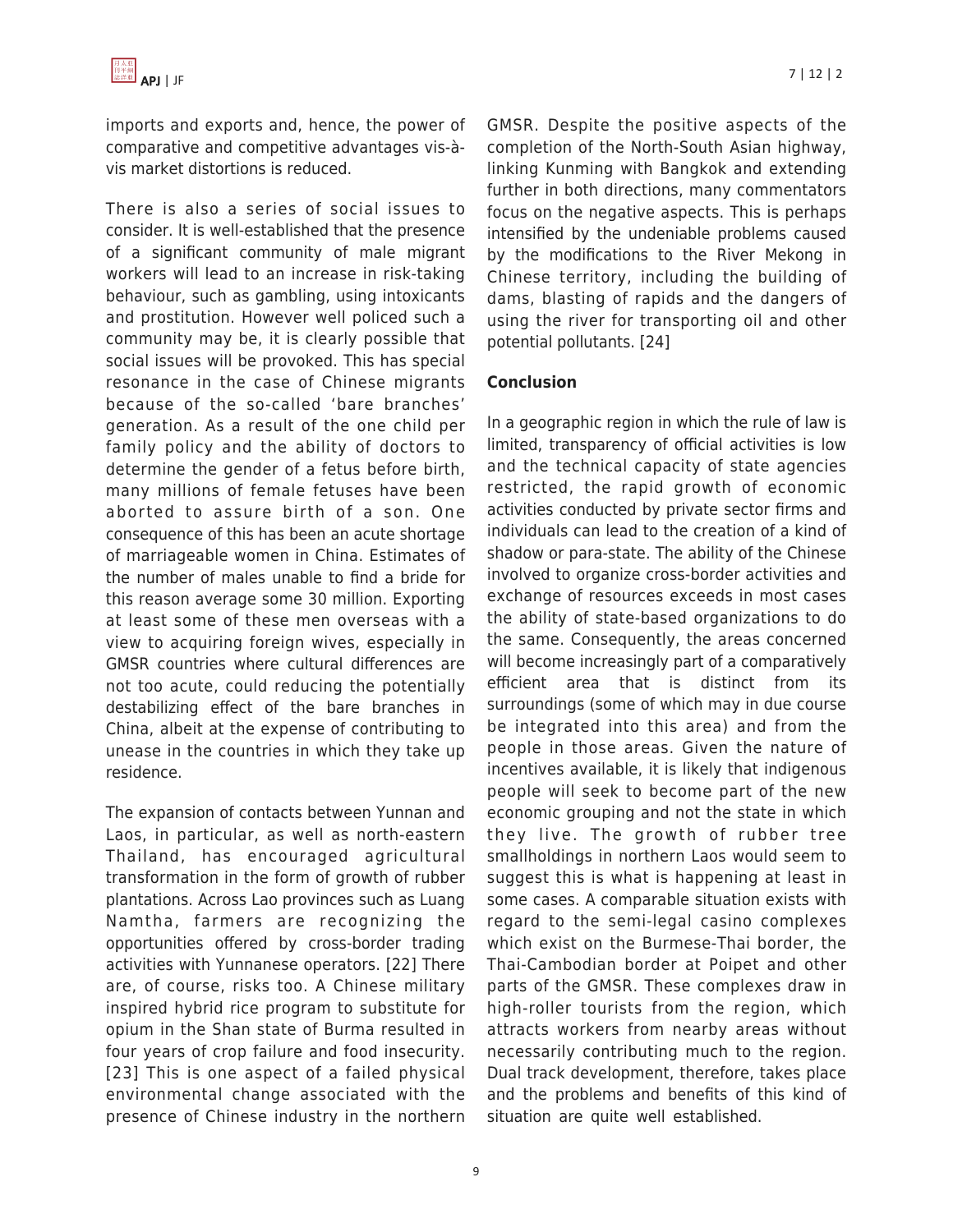

John Walsh is Assistant Professor, Marketing and Communication, Shinawatra International University MBA Program, Bangkok, and a specialist in East Asian business and industry.

This article, written for The Asia-Pacific Journal, was published on March 16, 2009.

Recommended citation: John Walsh, "The Rising Importance of Chinese Labour in the Greater Mekong Sub-Region," The Asia-Pacific Journal, Vol. 12-2-09, March 16, 2009.

#### **Notes**

[1] An earlier version of this paper was presented at the Conference "The Future of Economic Integration in Asia," Thammasat University-Japan Bank of International Cooperation Conference on The Future of Economic Integration in Asia (Bangkok, November, 2008).

[2] W-C. Chang, "From War Refugees to Immigrants: The Case of the KMT Yunnanese in Northern Thailand," International Migration Review, Vol.35, No.4 (Winter, 2001), pp.1086-1105.

[3] J. Walsh and P. Techavimol, "Chinese Tourism in Thailand: Experiences and Satisfaction," ASEAN Journal on Hospitality and Tourism, Vol.6, No.2 (July, 2007), pp.105-13.

[4] Amnesty International, [Thailand: The Plight](http://www.amnesty.org/en/library/asset/ASA39/001/2005/en/dom-ASA390012005en.html) [of Burmese Migrant Workers](http://www.amnesty.org/en/library/asset/ASA39/001/2005/en/dom-ASA390012005en.html) (June, 2005).

[5] ASEAN Secretariat, Vientiane Action Programme (VAP) 2004-2010 Jakarta: The ASEAN Secretariat, 2005).

[6] [D. Fullbrook](http://www.atimes.com/atimes/Southeast_Asia/HK01Ae01.html), "China Paves Way to Myanmar Riches," Asian Times Online (November  $1<sup>st</sup>$ , 2006).

[7] [P. Shenon,](http://query.nytimes.com/gst/fullpage.html?res=9B00E6D7163FF93AA15750C0A962958260) "Mandalay Journal: Burmese Cry Intrusion (They Lack Great Wall)," New York Times (March  $29<sup>th</sup>$ , 1994).

[8] J. Cochrane, A. Piore, P. Janssen, M. Vitug, B. Calvert and K. Kola, "Barbarians from the North," Newsweek International (October 28<sup>th</sup>, 2002), p.63.

[9] H-H. Pai, Chinese Whispers: The True Story behind Britain's Hidden Army of Labour (London: Penguin Books, 2008).

[10] e.g. K. Kempadoo and J. Doezema, eds., Global Sex Workers: Rights, Resistance, and Redefinition (Routledge, 1998).

[11] e.g. Human Rights Watch, [Maid to Order:](http://hrw.org/reports/2005/singapore1205/singapore1205wcover.pdf) [Ending Abuses against Migrant Domestic](http://hrw.org/reports/2005/singapore1205/singapore1205wcover.pdf) [Workers in Singapore](http://hrw.org/reports/2005/singapore1205/singapore1205wcover.pdf) (2005).

[12]. [W. Foot,](http://www.irrawaddy.org/print_page.php?art_id=9799) "China's Game Plan for Burma," Asia Times Online (January  $3<sup>rd</sup>$ , 2008).

[13] A. Gaetano and T. Jacka, "Introduction," in Arianne M. Gaetano and Tamara Jacka, eds., On the Move: Women in Rural-to-Urban Migration in Contemporary China (New York: Columbia University Press, 2004), pp.1-38.

[14] A. Beesey, "Return and Reintegration: Female Migrants from Yunnan to Thailand," in Supang Chantavanich, Christina Wille, Kannika Angsuthanasombat, Maruja MB Asis, Allan Beesey and Sukamdi, Female Labour Migration in South-East Asia: Change and Continuity (Bangkok: Chulalongkorn University, 2001), pp.135-70.

[15] R. Murphy, "Domestic Migrant Remittances in China: Distribution, Channels and Livelihood," IOM Migration Research Series No.24 (Geneva: International Organization for Migration, 2006).

[16] ibid.

[17] [B. McCartan](http://www.atimes.com/atimes/Southeast_Asia/JG26Ae02.html) (2008), "New-Age Chinatown Has Laotians on Edge," Asia Times Online (July  $26^{th}$ , 2008).

[18] M. Sokchea (2008), "East Asian Languages Gaining in Popularity," Phnom Penh Post, June